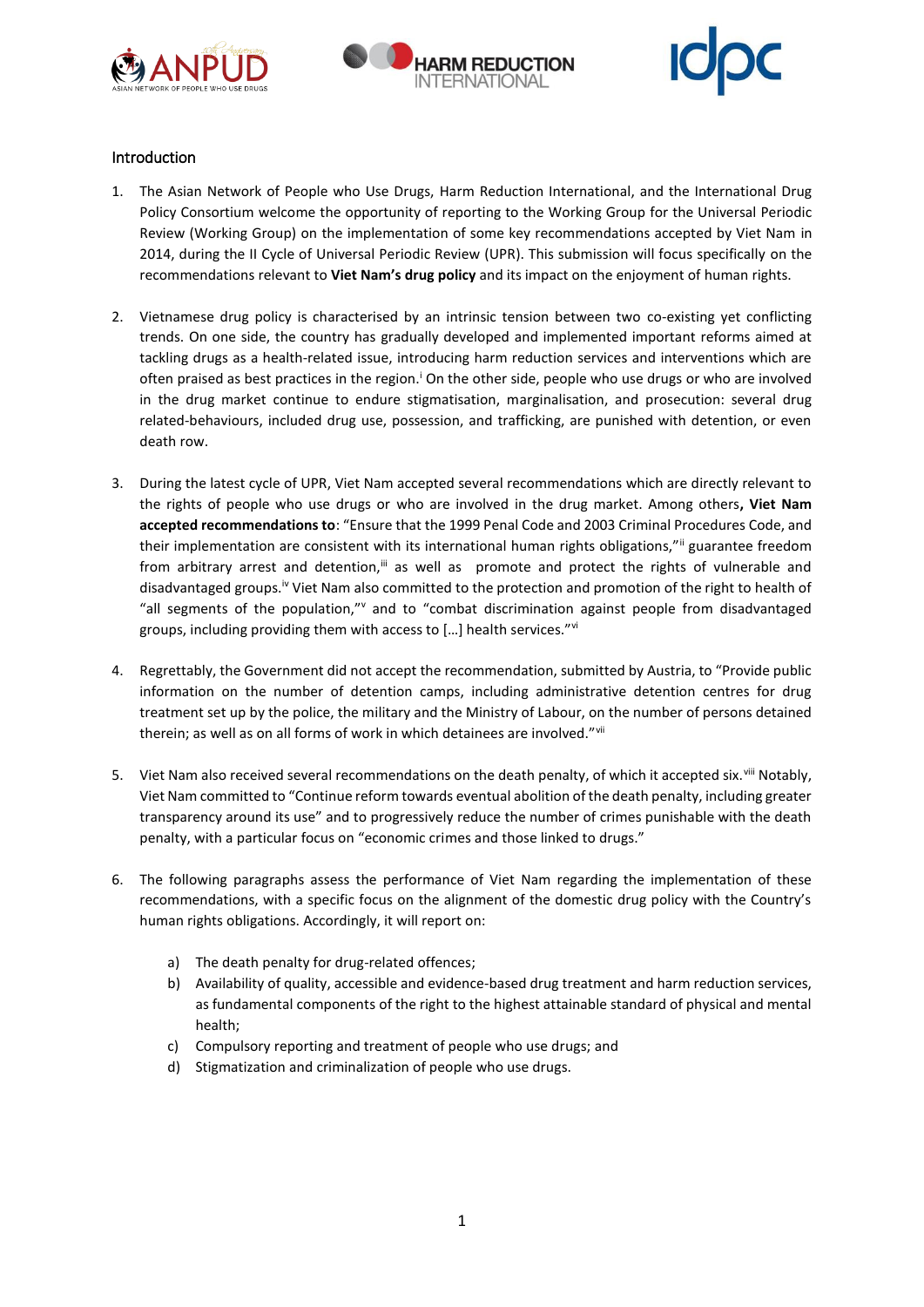





# a) The death penalty for drug offencesix

7. During the latest cycle of UPR, Viet Nam has accepted recommendations to **reduce the number of crimes punishable by death, starting from drug-related offences**.

In 2015, the Country adopted a new Penal Code (which entered into force in 2018), in which the death penalty was abandoned for eight offences, including *surrendering to the enemy*, *robbery*, and most notably drug possession.<sup>x</sup> However, death still figures as a possible punishment for a range of drug offences, such as manufacturing,<sup>xi</sup> transporting, xii and trafficking<sup>xiii</sup> defined substances above specified (and modest) quantities. The rationale of the Government that these offences constitute "extremely serious crimes" xiv and thus meet the threshold imposed by Art. 6(2) of the International Covenant on Civil and Political Rights for the imposition of the death penalty, is in stark contrast with the unanimous determination of both drug control<sup>xv</sup> and human rights bodies who agree that "most serious crimes" are only intentional crimes with lethal consequences, while drug-related offences do not qualify as such.<sup>xvi</sup>

8. Similarly, Viet Nam only partially implemented the recommendation to **increase transparency** around the use of capital punishment.

In February 2017, a Resolution adopted by the Supreme People's Court determined "the publication on its online portal of its judgments and decisions within 30 days of their pronouncement,"<sup>xvii</sup> subject to national security and privacy restrictions. Pursuant to this Resolution, the Court portal now reports on new death sentences (or at least on a portion of them). However, the information provided is extremely limited, and the death penalty remains a state secret under domestic law.xviii

9. This lack of official information prevents from reporting accurate and substantiated information regarding the imposition of the death penalty for drug offences in the Country. Viet Nam is considered to be one of the world's top executioner, with at least 54 individuals on death row for drug offences alone in 2016.<sup>xix</sup> At least 31 death sentences for drugs were reported in 2017, $<sup>x</sup>$  and two death sentences have been reported</sup> in the first six months of 2018.<sup>xxi</sup>

### b) Availability of quality, accessible and evidence-based drug treatment and harm reduction services

10. In recent years, and in response to a growing HIV epidemic,<sup>xxii</sup> Viet Nam has undertaken some important steps towards embracing a health-based approach to drug use, by gradually introducing and providing certain harm reduction services.<sup>xxiii</sup> The 2006 Law on HIV/AIDS Prevention and Control<sup>xxiv</sup> formally recognised harm reduction, while the 2010-2020 National HIV/AIDS Strategy<sup>xxv</sup> set ambitious targets of reduction of HIV transmission among People Who Inject Drugs (PWID) by 2020, including through harm reduction. A 2013 Decision on "Drug Rehabilitation Renovation Plan"xxvi also sanctioned a shift from a compulsory to a voluntary system for addressing drug dependence, centred around community-based treatment centres.<sup>xxvii</sup> Methadone maintenance therapy (MMT) -proved to be effective by decades of research<sup>xxviii</sup> - has also been gradually introduced throughout the country: 265 clinics started operating between 2008 and 2016, xxix and in 2015 Viet Nam inaugurated the first MMT service unit for prisoners. xxx In addition to the provision of methadone, the Country is now planning to pilot buprenorphine in seven provinces/cities including two remote provinces with large estimates of people who use drugs – Dien Bien and Son La.

Despite this important progress, the Country is failing to uphold its obligations to invest in, and promote, adequate health-care for all segments of its population.

11. Since the last UPR, **funding** for essential harm reduction services has remained critically low, leading to scarce or absent coverage, especially in the most remote areas. The provision of specific services has shrunk since the last review. For example, while the number of sites operating Needle and Syringe Programmes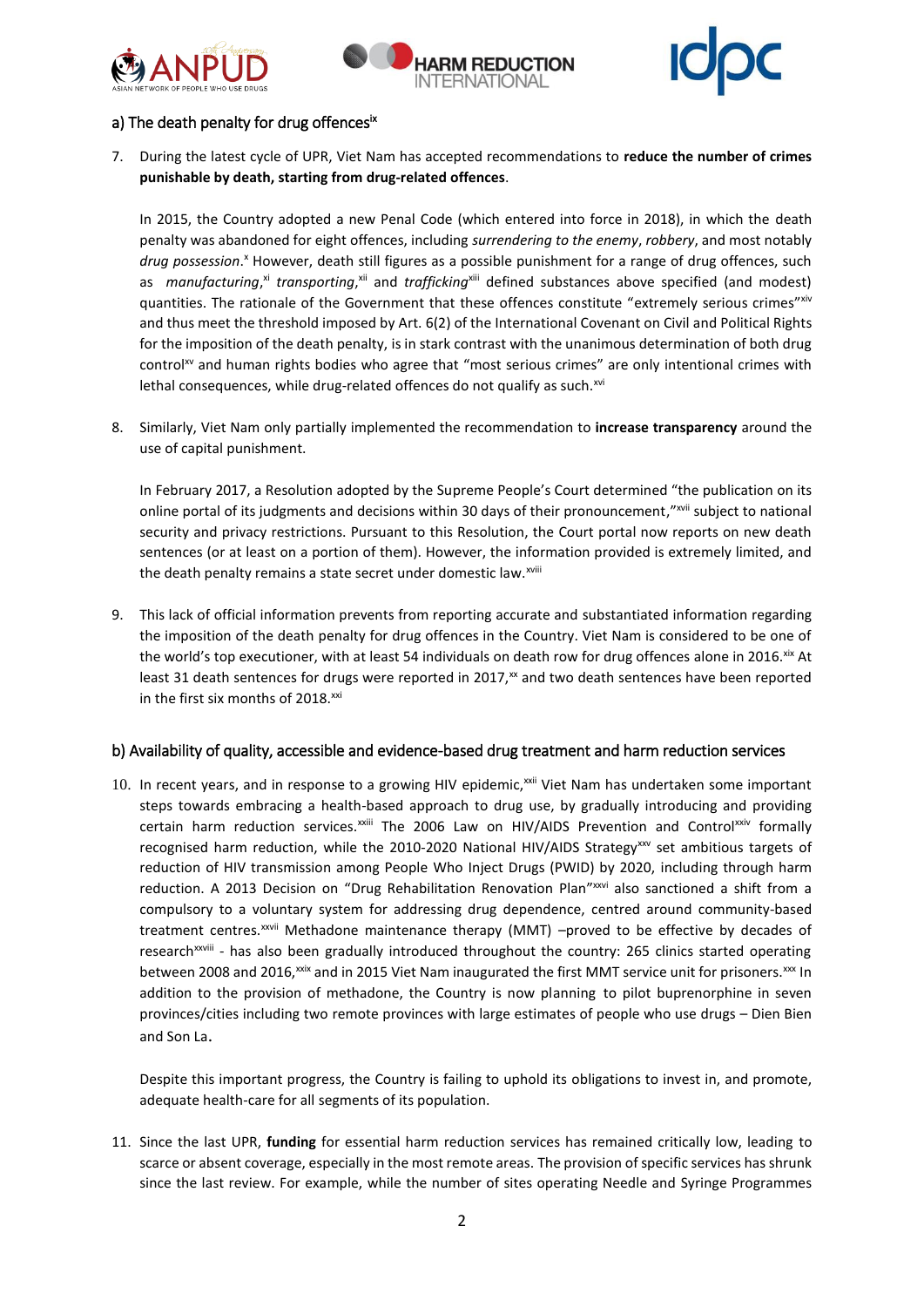





(NSP) has remained stable between 2014 and 2016, the number of sterile needles distributed yearly, per person, has decreased significantly: from 180 in 2012, to 98 in 2014, to a mere 62 in 2016.<sup>xxxi</sup>

- 12. As detailed below, the Government has introduced community-based, voluntary treatment centres. However, these services are not state-funded, the cost of the treatment must be borne by the person or her/his family; and in the case of a person withdrawing from the centre, the fee is not refunded. This places a heavy and unfair burden on the patients and their families, many of whom come from a vulnerable socioeconomic background.
- 13. The **prison population**, which has a right to the same standard of healthcare as that available in the community,<sup>xxxii</sup> is critically underserved. Since 2016, there are just two prisons providing Opioid Substitution Therapy (OST) – demonstrated to be an evidence-based, effective therapy for opioid dependence,-<sup>xxxiii</sup> and no prisons have NSPs in place.<sup>xxiv</sup> Reportedly, this is due not only to a paucity of funding, but also to a reluctance on the part of prison authorities to provide harm reduction services. The public health consequences have been dramatic*:* "between 1 July 2011 and 30 June 2016, MPS [*Ministry of Public*  Security] reported 12,246 cases of tuberculosis and 71,036 cases of HIV within the prison population."xxxv
- 14. Notably, drug dependence treatment and key harm reduction services figure among the fifteen key interventions recommended by UN agencies for HIV prevention, treatment and care in closed settings;  $x_{\text{avv}}$ while the denial of treatment services to prisoners with a drug dependence can amount to inhuman and degrading treatment.<sup>xxxvii</sup>

### c) Compulsory reporting and treatment of people who use drugs

15. Compulsory drug treatment and rehabilitation have been unanimously recognised by human rights bodies as contravening the prohibition against inhuman and degrading treatment, the prohibition of arbitrary detention, and the right to health;<sup>xxxviii</sup> the latter, in particular, sanctions the principle of free and informed consent as one of its fundamental components. From the same also descend obligations for the State to provide accessible, adequate, and non-discriminatory health services, which are safe, effective, peoplecentred, and evidence-based.xxxix

The Vietnamese drug policy violates these fundamental standards, on at least two levels.

- 16. Firstly, by mandating "drug addicts" to **report drug use to local authorities**. Article 26 of the Law on Preventing and Combating Narcotic Drugs<sup>xi</sup> requires a "drug addict" to "report[...] his/her own status of addiction to the office/organization where he/she works or the grassroots authorities in his/her place of residence."<sup>xli</sup> A corresponding obligation to report "drug addicts" to local authorities is also imposed on their families. In many cases, and especially if the person has already undergone a first round of voluntary treatment, the consequence of being reported is forced rehabilitation.<sup>xlii</sup>
- 17. This system creates an environment of suspect and mistrusts, and increases stigma and discrimination against people who use drugs. In turn, this promotes unsafe and risky drug use behaviours, and deters individuals from seeking treatment when needed. A further consequence is the systemic underreporting and underestimation of phenomena such as drug use, drug dependence, and transmission of communicable diseases, which impinges on the ability of the State to design and implement adequate and effective responses. xliii This is highly problematic, in a country where PWID accounted for over 35% of all new HIV cases identified in 2016.xliv
- 18. Secondly, Viet Nam has for long relied, as one key pillars of its drug policy, on **forced treatment and rehabilitation** in "Treatment, Education and Social Labour Centres", also known as "06 centres." These structures ostensibly provide rehabilitation and detoxification for people who use drugs. In practice, however, individuals - including children<sup>xlv</sup> - labelled as "drug addicts" after reporting, self-reporting, or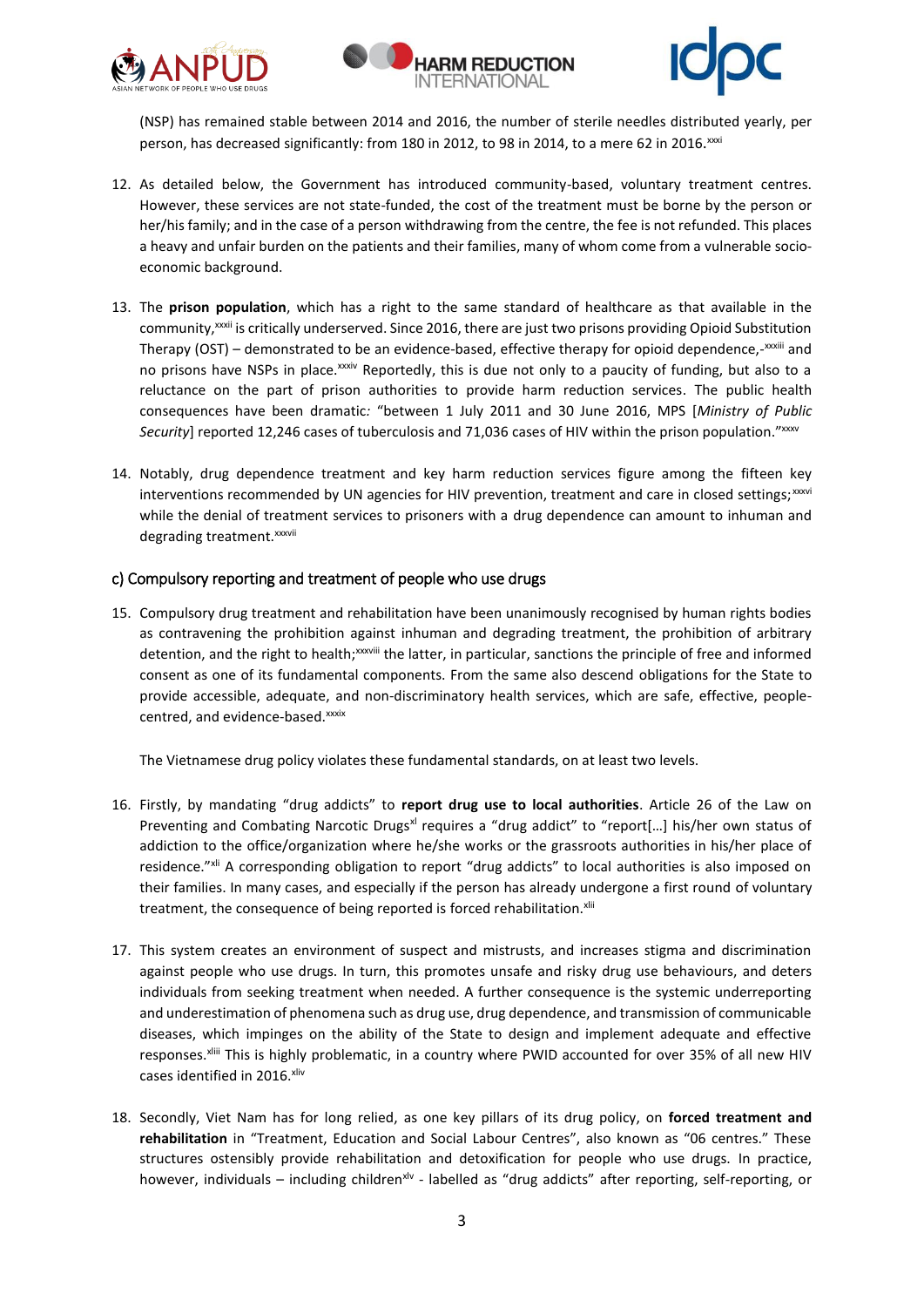





identification by the police, are forcibly detained for up to two years<sup>xlvi</sup> and subject to degrading and ineffective forms of treatment, often centred around abstinence and 'labour therapy'. Xivii By law, the cost of the treatment is often imposed upon the family. xlviii

- 19. In the years, credible reports of systematic human rights violations suffered in these centres have emerged, in the form of (among others): inhuman and degrading treatment, physical abuse (such as beatings, deprivation of food and water, confinement, among others), forced testing and treatment, and forced labour. Additionally, because these centres are not formally places of detention, they are subject to only limited judicial oversight. xlix
- 20. This form of treatment is also ineffective, and detrimental to both individual and public health:
	- Recent studies carried out in Viet Nam and other South-East Asian countries confirmed that compulsory rehabilitation is more expensive than community-based voluntary treatment, while also wielding worse results;<sup>1</sup>
	- A one-size-fits all approach is followed, which is by nature unfit to address the diverse needs of people who use drugs, who come from different backgrounds and have different drug use histories;
	- Sanitary conditions in the centres are often poor, and the risk of contracting HIV and other diseases is higher in some of these centres than in communities;<sup>li</sup>
	- The risk of relapse upon release is elevated, as well as the risk of fatal and non-fatal overdoses: individuals have a high chance of using drugs after their release, and after a long period of detention they will struggle with the quality and the dosage of the drug; while the fear of being forced back into the centres prompts individuals to adopt risky behaviours, and deters them from seeking treatment.<sup>III</sup>
- 21. Consequently, maintaining these centres in operation also runs counter the obligation of the State to progressively realise economic, social and cultural rights to the maximum of available resources (from which descends a duty to allocate its budget effectively), to which the state committed during the latest cycle of UPR.<sup>liii</sup>

### Recent developments concerning compulsory drug treatment

22. Viet Nam has only partially implemented the accepted recommendations to guarantee the freedom from arbitrary detention, combat discrimination, and promote the right to health.

In recent years Viet Nam has scaled this system down, also in response international pressure.<sup>liv</sup> The 2012 Law on Handling Administrative Violations, entered into effect in July 2013,<sup>1</sup> introduced a court process for determining whether a person found to have a drug dependence will be compulsory treated. However, it is reported that, in the practice, these procedures fail to meet basic standards of fairness and due process.<sup>Ivi</sup> In the Rehabilitation Renovation Plan approved the following year, the Government committed to "diversify drug dependence treatment models, scale up community-based and voluntary treatment centers (including MMT clinics) and gradually reduce the number of drug users held in compulsory treatment centers."<sup>Ivii</sup>

- 23. Although steps in the right direction, it is concerning that the Renovation Plan does not envisage the overcoming of this abusive system of treatment, but rather only a reduction in the proportion of drug users sent to compulsory centers.<sup>Iviii</sup> As a consequence, compulsory treatment centres are still in operation.
- 24. The Council of the European Union reported, by July 2017*,* the presence in the Country of at least "5 compulsory drug rehabilitation centres, and 75 centres providing a mix of compulsory, voluntary and Methadone treatment"; a total of "17,488 [individuals] are participating in the compulsory programs under Courts' Orders, of which 10,422 have no permanent residence." Ix Worryingly, the number of people in compulsory rehabilitation pursuant to Court orders rose of 12,461 units between 2015 and 2016,<sup>1x</sup> as a further manifestation of the ongoing reliance of the Government of Viet Nam on this abusive system.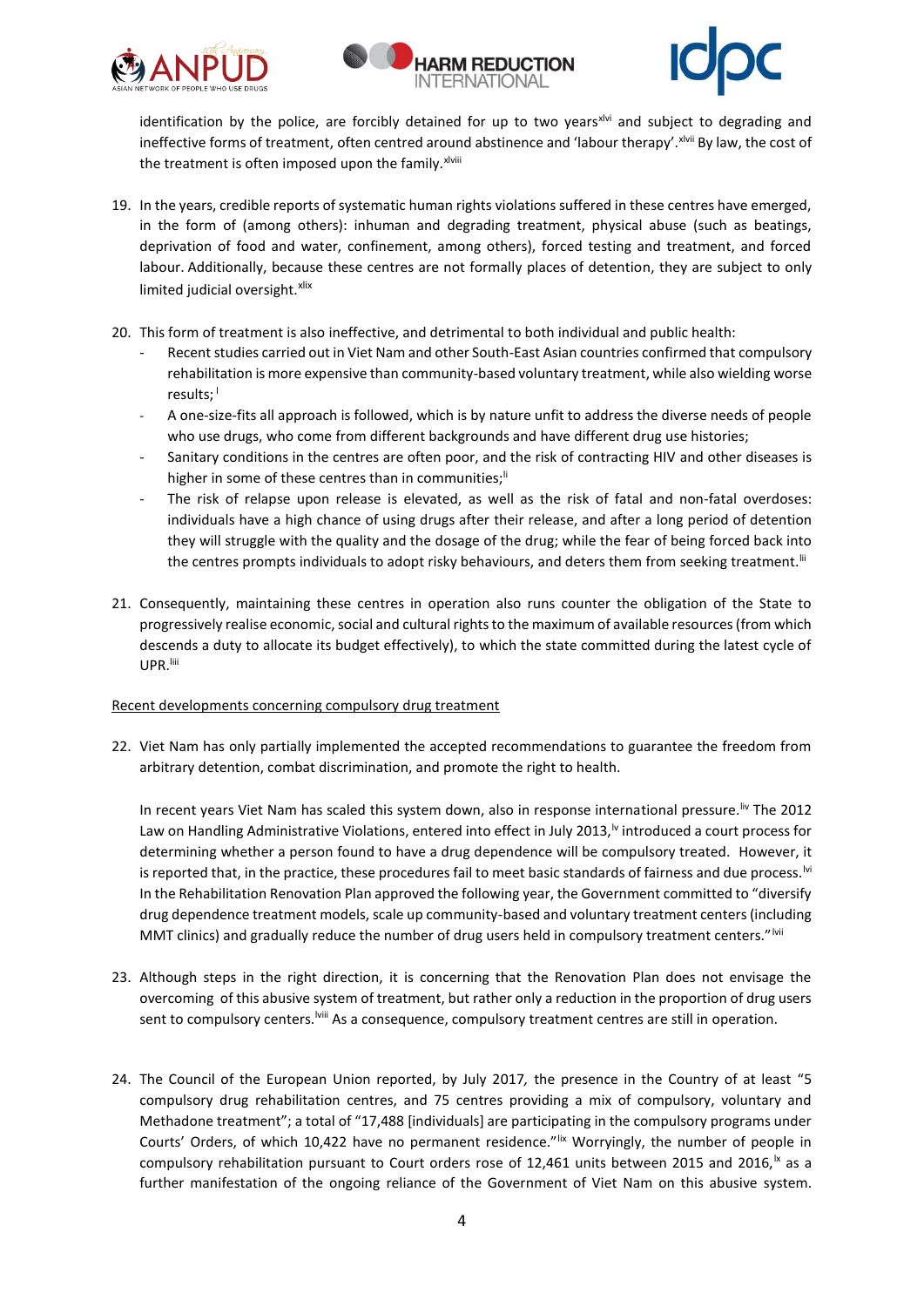





Human Rights Watch reported the adoption, in August 2017, of a Decree which expands the categories of subjects eligible to be detained in these centres.<sup>|xi</sup>

25. News reports of abuses and degrading conditions of detention have emerged since the latest Cycle of review, denouncing unsafe and unsanitary conditions of detentions, overcrowding, xii and forced labour. Ixiii

## d) Stigmatization and criminalization of people who use drugs

- 26. Despite some positive amendments introduced as part of the comprehensive review of the Country's criminal laws, punishment and repression are still at the core of Viet Nam response to drugs: drug use constitutes an administrative offence and can be punished with detention up to two years;  $\frac{div}{dx}$  while possession of drugs (over determined quantities) is a criminal offence, and can lead to imprisonment.<sup>lxv</sup>
- 27. This repressive approach to drug use directly impacts upon people's access to fundamental services, pushes people who use drugs away from accessing harm reduction services and from seeking treatment when needed, and towards unsafe practices, also fuelling a vicious cycle of stigmatization and discrimination. Confidential sources report that, although police are legally required not to interfere with NSP outreach services, PWID are often targeted and harassed, and prevented from making use of these services. Also, police performance is determined on the basis of targets, or quotas, for arrests; these provide a strong motivation for targeting those most vulnerable and 'exposed', such as people who use drugs, which are often arrested and detained for minor offences (such as possession of minimal quantities).

#### Recommendations

1

The following recommendations are suggested for Viet Nam's III Cycle UPR:

- a) Immediately adopt an official moratorium on executions and remove drug-related offences from the list of crimes punishable by death, as a first step towards the complete abolition of the death penalty;
- b) Provide updated, reliable, and disaggregated information on the imposition and the use of the death penalty, as well as on the operation of '06 centres', including details on the number of people undergoing treatment, their conditions of health, and the kind of treatment provided;
- c) Close '06 centres' still in operation and ensure subjects who are currently undergoing forced treatment are released, and provided acceptable and evidence-based healthcare on the basis of individual needs. Subjects who endured violations of their rights while detained in these centres must be granted access to justice, without discrimination;
- d) End the criminalization of drug possession, as well as the punishment of drug use through lengthy administrative detention;
- e) Further review its drug policies, with an eye to overcoming the system of compulsory rehabilitation of people who use drugs, and fully replacing it with voluntary, community-based interventions which are in line with fundamental human rights standards and with the latest scientific evidence; work to ensure that voluntary treatment is accessible and affordable for all segments of the population;
- f) Enhance efforts to guarantee the provision of harm reduction services across the country, including in detention settings and in the most remote areas, by allocating the resources necessary to gradually increase coverage.

<sup>i</sup> As an example, see: https://www.unodc.org/southeastasiaandpacific/en/vietnam/2016/05/mmt-bangladesh/story.html ii "Ensure that the 1999 Penal Code and 2003 Criminal Procedures Code, and their implementation are consistent with its international human rights obligations" (Norway C2 - Accepted)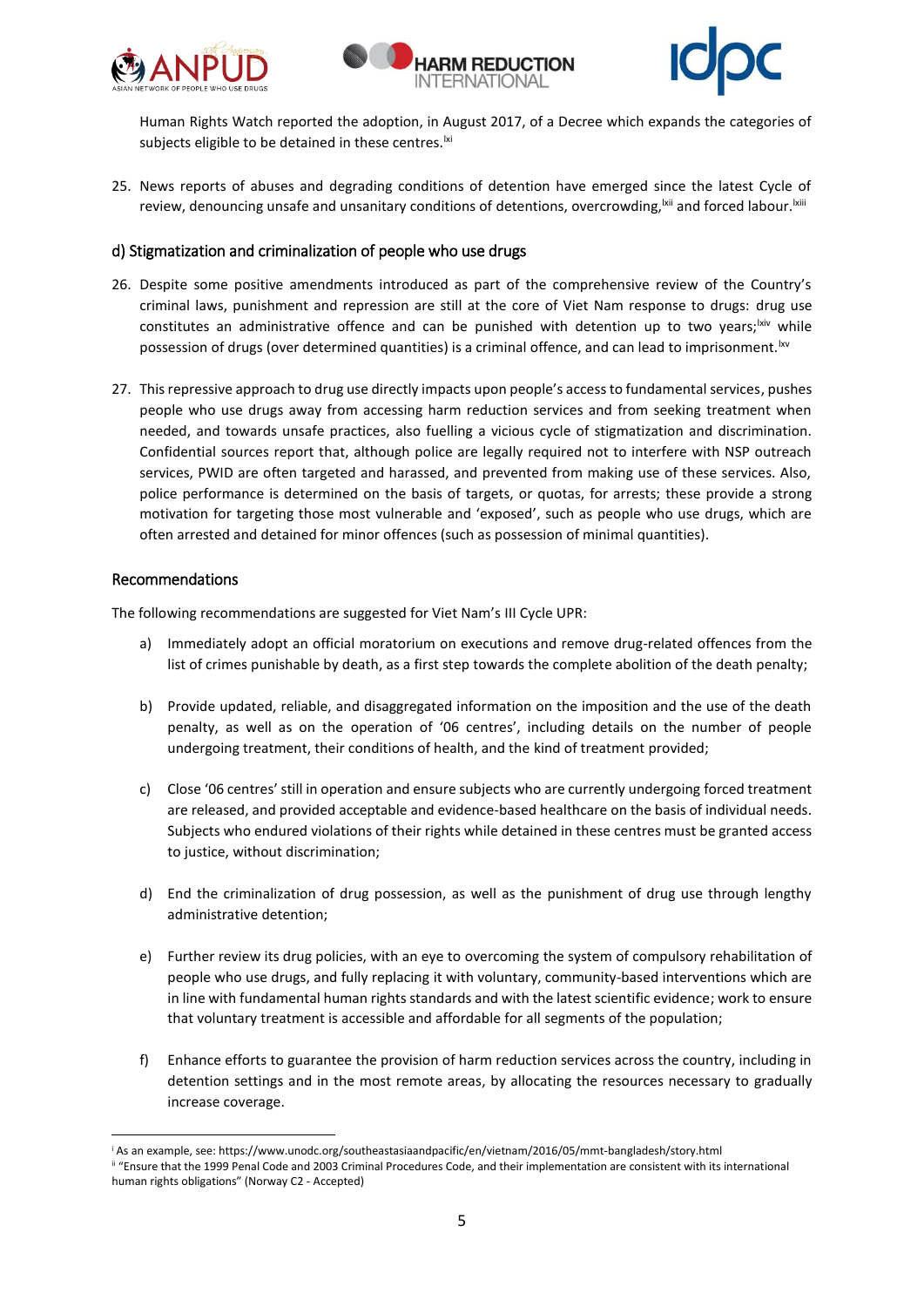

**.** 





III "Take the necessary measures to guarantee its citizens' right to equality before the law, to be presumed innocent until proven guilty, and to a fair and public trial, as well as the right to freedom from arbitrary arrest or detention" (Canada C2 – accepted) iv Among others: "Strengthen policies to protect children, vulnerable groups and the disadvantaged" (Madagascar C2- Accepted);" Continue its efforts to improve access to education, housing and health-care services" (Singapore C2 - Accepted); "Focus on mitigating income inequalities, providing equal opportunities in education and employment, and improving social security and health services for all segments of the population" (Turkey C2 - Accepted); "Further develop the quality of education and health-care policies in the country" (Kazakhstan C2 - Accepted); "Continue intensifying efforts to provide high quality education and medical services to the population, including in remote rural areas" (Belarus C2 - Accepted);

v "Continue efforts to promote and protect the rights of all segments of the population" (Nepal C2 - Accepted); "Focus on mitigating income inequalities, providing equal opportunities in education and employment, and improving social security and health services for all segments of the population" (Turkey C2 - Accepted);

vi "Continue implementation of policies to combat discrimination against people from disadvantaged groups, including providing them with access to social security, health services, education and housing" (Serbia C2 - Accepted);

vii "Provide public information on the number of detention camps, including administrative detention centres for drug treatment set up by the police, the military and the Ministry of Labour, on the number of persons detained therein; as well as on all forms of work in which detainees are involved" (Austria C2 - Noted)

viii "**Continue to reduce offences subjected to the death penalty" (Belgium C2 - Accepted)**; **"Continue to work towards reducing the number of crimes subject to the death penalty" (Namibia C2 - Accepted)**; "Reduce the number of crimes punishable by death by December 2014" (United Kingdom C2 - Noted); **"Reduce the list of crimes punishable by death penalty, in particular economic crimes and those linked to drugs, and examine the possibility of introducing a moratorium" (Switzerland C2 - Accepted);** "Further reduce the number of crimes carrying the death penalty and publish figures on death verdicts" (Germany C2 - Noted); **"Consider at least further restricting the use of the death penalty only for the most serious crimes, as stated in article 6 of ICCPR with a view to soon adopting a de facto moratorium on executions" (Italy C2 - Accepted);** "Continue reform towards eventual abolition of the death penalty, including greater transparency around its use" (New Zealand C2 - Accepted); "Consider abolition of the death penalty in the near future" (Greece C2 - Noted); "Consider establishing a moratorium on the death penalty" (Ecuador C2 - Noted); "Consider a moratorium on the death penalty with a view to its eventual abolition" (Slovenia C2 - Noted); "Consider a moratorium on the use of the death penalty with a view to its abolition" (Namibia C2 - Noted); "Consider imposing a moratorium on execution of death penalties while assessing the possibility of adopting the Second Optional Protocol to ICCPR aimed at the abolition of the death penalty" (Brazil C2 - Noted); "Continue to work towards abolition of the death penalty and consider adopting an immediate de facto moratorium" (Portugal C2 - Noted); "Reintroduce a moratorium on executions with a view to abolition of the death penalty" (Czech Republic C2 - Noted); "Establish a moratorium on executions with a view to removing the death penalty from its criminal statutes and ratify the Second Optional Protocol to ICCPR" (Australia C2 - Noted); "Establish a moratorium on the death penalty with a view to becoming a party to the second Optional Protocol to ICCPR, and continue with efforts to uphold all international human rights standards, including civil and political rights" (Estonia C2 - Noted); "Establish a moratorium on the use of the death penalty with a view to its abolition, and, in the meantime, ensure full compliance in all death penalty cases with international fair trial standards" (Lithuania C2 - Noted); "Establish a moratorium on executions with a view to abolishing the death penalty" (France C2 - Noted); "Establish an official moratorium on the use of the death penalty with a view to abolition" (Montenegro C2 - Noted); "Establish a moratorium on executions with a view to the total abolition of capital punishment" (Belgium C2 - Noted); "Institute a moratorium on the application of the death penalty" (Togo C2 - Noted); "Immediately adopt a moratorium on the death penalty as a first step towards its abolition"(Austria C2 - Noted); "Adopt an indefinite moratorium on the death penalty and commute current convictions to achieve its total abolition" (Spain C2 - Noted); "Declare a moratorium on the capital punishment; until that, promptly reduce the number of offences subject to death penalty and publish statistics about the use of death penalty in Viet Nam "(Sweden C2 - Noted); "Publish precise information on the identity and number of convicted persons currently on death row" (Belgium C2 – Noted); **Continue using its sovereign right to apply the death penalty as a tool of criminal justice in accordance with the proper safeguards specified under international human rights law (Egypt C2 – Accepted)**;

**K** Additional information on the use of the death penalty in Viet Nam and its compatibility with core human rights standards is provided in the report submitted by the NGO Reprieve

<sup>x</sup> Human Rights Committee, Third periodic report submitted by Vietnam under article 40 of the Covenant, due in 2004 (9 January 2018), para. 67. UN Doc. CCPR/C/VNM/3

xi Socialist Republic of Vietnam, Criminal Code (No. 100/2015/QH13), Art. 248(4). Translated text available at:

http://www.wipo.int/edocs/lexdocs/laws/en/vn/vn086en.pdf

xii Socialist Republic of Vietnam, Criminal Code, Art. 250(4)

xiii Socialist Republic of Vietnam, Criminal Code, Art. 251(4)

xiv Human Rights Committee, Third periodic report submitted by Vietnam under article 40 of the Covenant, due in 2004 (9 January 2018), para. 67. UN Doc. CCPR/C/VNM/3

x The UN Office on Drugs and Crimes has repeatedly called for the abolition of the death penalty for drug related offences; among others, see: For example, see: Statement by the UNODC Executive Director on the recent executions in Indonesia (UNODC, 29 July 2016),

[https://www.unodc.org/unodc/en/press/releases/2016/July/statement-by-the-unodc-executive-director-on-the-recent-executions-in](https://www.unodc.org/unodc/en/press/releases/2016/July/statement-by-the-unodc-executive-director-on-the-recent-executions-in-indonesia.html)[indonesia.html.](https://www.unodc.org/unodc/en/press/releases/2016/July/statement-by-the-unodc-executive-director-on-the-recent-executions-in-indonesia.html) The International Narcotics Control Board also endorses abolition; see: UN Information Service (2014). *INCB encourages States to consider the abolition of the death penalty for drug-related offences*,

xvi Among others, see: Human Rights Council, Report of the Secretary-General: Question of the Death Penalty (1 July 2013), para. 24. UN Doc. A/HRC/24/18; UN Human Rights Committee. Concluding Observations: Sudan (29 August 2007), para. 19. UN Doc.

CCPR/C/SDN/CO/3. Human Rights Council. Report of the Special Rapporteur on extrajudicial, summary or arbitrary executions, Philip Alston: Civil and Political Rights, Including the Questions of Disappearances and Summary Executions (29 January 2007), para. 39-53; UN Economic and Social Council, Resolution 1984/50: Safeguards guaranteeing protection of the rights of those facing the death penalty (25 May 1984)

xvii Amnesty International, 'Death Sentences and Executions 2017' (London, 2018), 27. Accessible at:

https://www.amnesty.org/en/latest/news/2018/04/death-penalty-sentences-and-executions-2017/

xviii Gen Sander, 'The Death Penalty for Drug Offences: Global Overview 2017' (London: Harm Reduction International, 2018), 29. Accessible at: https://www.hri.global/the-death-penalty-for-drug-offences

xix Gen Sander, 'The Death Penalty for Drug Offences: Global Overview 2017' (London: Harm Reduction International, 2018), 29

xx Amnesty International, 'Death Sentences and Executions 2017' (London, 2018), 27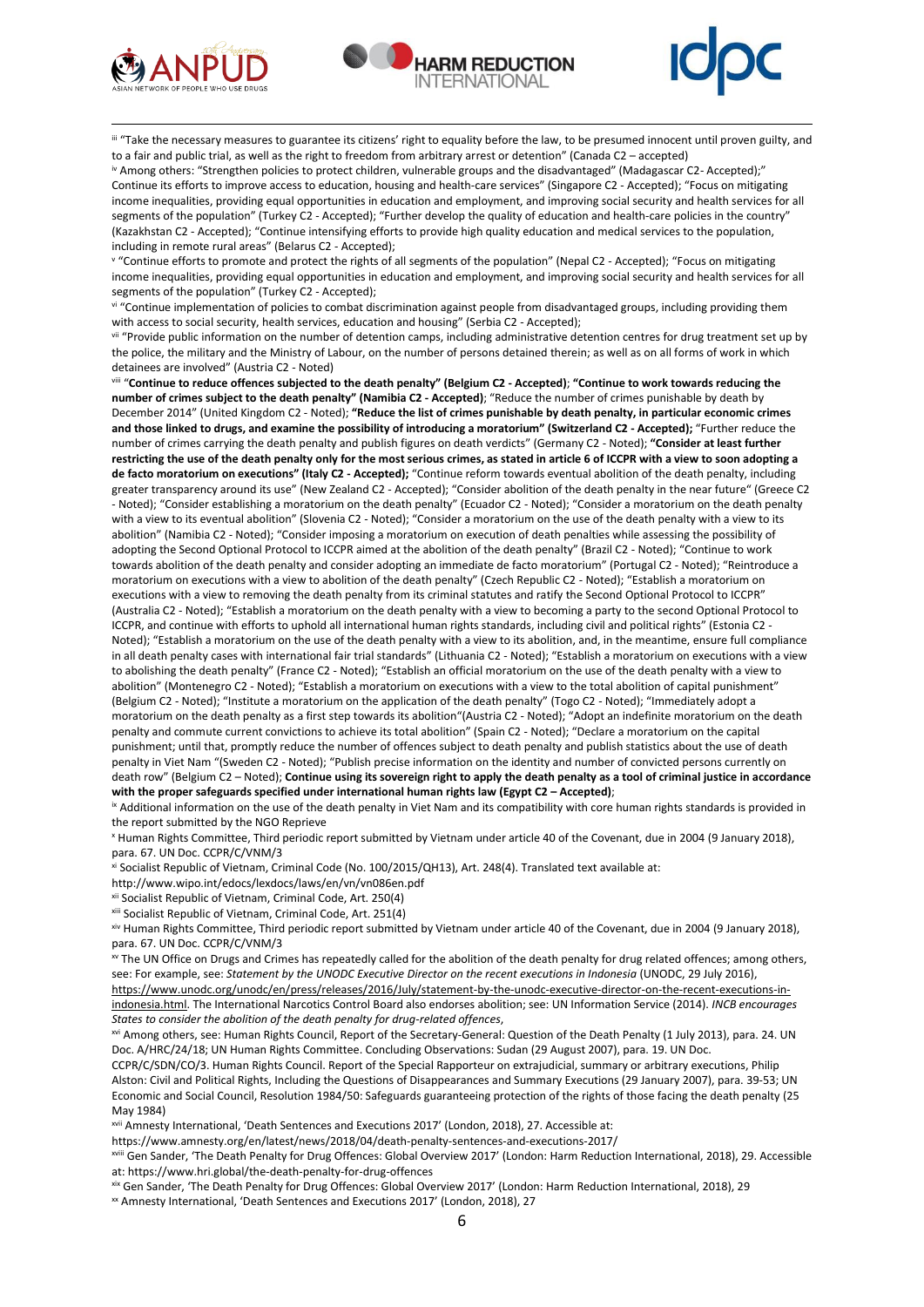

**.** 





xxi https://deathpenaltynews.blogspot.com/2018/06/vietnam-two-sentenced-to-death-for-

drug.html?utm\_source=feedburner&utm\_medium=email&utm\_campaign=Feed%3A+DeathPenaltyNews+%28Death+Penalty+News%29 xxii James Windle, 'A slow march from social evil to harm reduction: drugs and drug policy in Vietnam' (2017) *Journal Of Drug Policy Analysis*, 10 (2), 5

<sup>xxiii</sup> Windle, 'A slow march from social evil to harm reduction: drugs and drug policy in Vietnam', 7

xxiv Socialist Republic of Vietnam, Law on HIV/AIDS Prevention and Control (No. 64/2006/QH11). Available at:

http://www.ilo.org/dyn/natlex/natlex4.detail?p\_lang=en&p\_isn=75339

xxv Socialist Republic of Vietnam, Decision of the Prime Minister approving the National Strategy on HIV/AIDS prevention and control in Viet Nam till 2010 with a vision to 2020 (Ref. 36/2004/QD-TTg). Available at:

https://hivhealthclearinghouse.unesco.org/sites/default/files/resources/National%20Strategy%20on%20HIVAIDS.pdf

xxvi Vietnam Ministry of Labor Invalid and Social Affairs (2013), Renovation Plan for drug addiction treatment for 2013–2020 in Vietnam xxvii Windle, 'A slow march from social evil to harm reduction: drugs and drug policy in Vietnam', 7

xxviii Among others, see: Thu Vuong et al., 'Outcomes of Compulsory Detention Compared to Community-based Voluntary Methadone Maintenance Treatment in Vietnam' (2018) *Journal of Substance Abuse Treatment* 87

xxix Hoang et al., 'Factors Associated with Concurrent Heroin Use among Patients on Methadone Maintenance Treatment in Vietnam: A 24 month Retrospective Analysis of a Nationally Representative Sample' (2018) *International Journal of Drug Policy* 55, 114

xxx https://www.unodc.org/southeastasiaandpacific/en/vietnam/2015/10/prisoners/story.html

xxxi Katie Stone (ed.), 'The Global State of Harm Reduction 2016' (London: Harm Reduction International, 2016), 38. Accessible at: https://www.hri.global/files/2016/11/14/GSHR2016\_14nov.pdf

xxxii General Assembly, Resolution 70/175: United Nations Standard Minimum Rules for the Treatment of Prisoners (the Nelson Mandela Rules) (8 January 2016), Rule 24 UN Doc. A/RES/70/175

xxxiii WHO, UNODC, and UNAIDS, 'Technical Guide for Countries to set Targets for Universal Access to HIV Prevention, Treatment and Care for Injecting Drug Users – 2012 Revision' (Geneva: World Health Organization, 2012), 13. Accessible at:

[http://www.who.int/hiv/pub/idu/targets\\_universal\\_access/en/](http://www.who.int/hiv/pub/idu/targets_universal_access/en/)

iv https://www.unodc.org/unodc/en/hiv-aids/new/news-ost-tour-vietnam.html

xxxv Australian Government, 'DFAT Country Information Report: Vietnam (Deaprtment of Foreign Affairs and Trade, 2017), 23. Available at: http://dfat.gov.au/about-us/publications/Documents/country-information-report-vietnam.pdf

xxxvi UNODC, ILO, UNDP, WHO, and UNAIDS, 'Policy Brief: HIV prevention, treatment and care in prisons and other closed settings: a comprehensive package of interventions' (Vienna: UNODC, 2013)

xxxvii Human Rights Council. Report of the Special Rapporteur on torture and other cruel, inhuman or degrading treatment or punishment, Juan E. Méndez (1 February 2013), para. 54. UN Doc A/HRC/22/53; Human Rights Committee. Concluding observations on the seventh periodic report of the Russian Federation (28 April 2015), para. 16. UN Doc. CCPR/C/RUS/CO/7

xxxviii Among others, see: Human Rights Council, Report of the United nations High Commissioner for Human Rights: Study on the impact of the world drug problem on the enjoyment of human rights (4 September 2015), para. 46-49. UN Doc. A/HRC/30/65; ILO, UNDP, UNESCO, UNFPA, UNHCR, UNICEF, UNODC, UN WOMEN, WFP, WHO, and UNAIDS, Joint Statement: Compulsory drug detention and rehabilitation centres (March 2012)

xxxix UN Committee on Economic, Social and Cultural Rights, General Comment No. 14: The Right to the Highest Attainable Standard of Health (Art. 12 of the Covenant) (11 August 2000), para. 12. UN Doc. E/C.12/2000/4

xl Socialist Republic of Vietnam, Law on Preventing and Combating Narcotic Drugs. Translated text available at:

https://www.unodc.org/res/cld/document/vnm/law-on-preventing-and-combatting-narcotics\_html/Law\_preventnarcoticsdrugsviet2000.pdf

xli Socialist Republic of Vietnam, Law on Preventing and Combating Narcotic Drugs, Art. 26

xlii Windle, 'A slow march from social evil to harm reduction: drugs and drug policy in Vietnam', 3

xliii Windle, 'A slow march from social evil to harm reduction: drugs and drug policy in Vietnam', 4

xliv Hoang et al., 'Factors Associated with Concurrent Heroin Use among Patients on Methadone Maintenance Treatment in Vietnam, 113 xlv Socialist Republic of Vietnam, Law on Preventing and Combating Narcotic Drugs, Art. 29(1)

xlvi Socialist Republic of Vietnam, Law on Preventing and Combating Narcotic Drugs, Art. 28

xlvii Vuong et al., 'Cost-Effectiveness of Center-Based Compulsory Rehabilitation Compared to Community-Based Voluntary Methadone Maintenance Treatment in Hai Phong City, Vietnam' (2016) *Drug and Alcohol Dependence* 168

xlviii Socialist Republic of Vietnam, Law on Preventing and Combating Narcotic Drugs, 26(d)

xlix Vuong et al., 'Cost-Effectiveness of Center-Based Compulsory Rehabilitation Compared to Community-Based Voluntary Methadone Maintenance Treatment, 148

<sup>1</sup> Among others, see: <sup>1</sup> Vuong et al., 'Cost-Effectiveness of Center-Based Compulsory Rehabilitation Compared to Community-Based Voluntary Methadone Maintenance Treatment'; Vuong et al., Vuong et al., 'Outcomes of Compulsory Detention Compared to Community-based Voluntary Methadone Maintenance Treatment in Vietnam'

<sup>Ii</sup> Windle, 'A slow march from social evil to harm reduction: drugs and drug policy in Vietnam', 6

lii Windle, 'A slow march from social evil to harm reduction: drugs and drug policy in Vietnam', 7

liii "Continue to take appropriate measures and to provide adequate resources to ensure the socio-economic rights of vulnerable groups" (Madagascar C2 – Accepted); "Continue appropriate measures to ensure the realization of the socioeconomic rights of its people and to provide adequate resources for vulnerable groups facing economic challenges" (Islamic Republic of Iran C2 - Accepted); "Continue its efforts to improve access to education, housing and health-care services" (Singapore C2 - Accepted); "Focus on mitigating income inequalities, providing equal opportunities in education and employment, and improving social security and health services for all segments of the population" (Turkey C2 – Accepted)

liv See Joseph J. Amon et al., 'Compulsory drug detention in East and Southeast Asia: Evolving government, UN and donor responses' (2013) *International Journal of Drug Policy* 25(1)

lv Council of the European Union, Regional Report on South Asia. From Australian Regional Chair of the Dublin Group (16 October 2017), 56. Doc 13600/17. Available at: https://www.parlament.gv.at/PAKT/EU/XXV/EU/15/95/EU\_159529/imfname\_10756868.pdf

lvi United States Department of State, 'Vietnam: Country report on Human Rights Practices for 2016', 12. Available at: https://www.state.gov/documents/organization/265598.pdf

lvii Council of the European Union, Regional Report on South Asia. From Australian Regional Chair of the Dublin Group (16 October 2017), 55